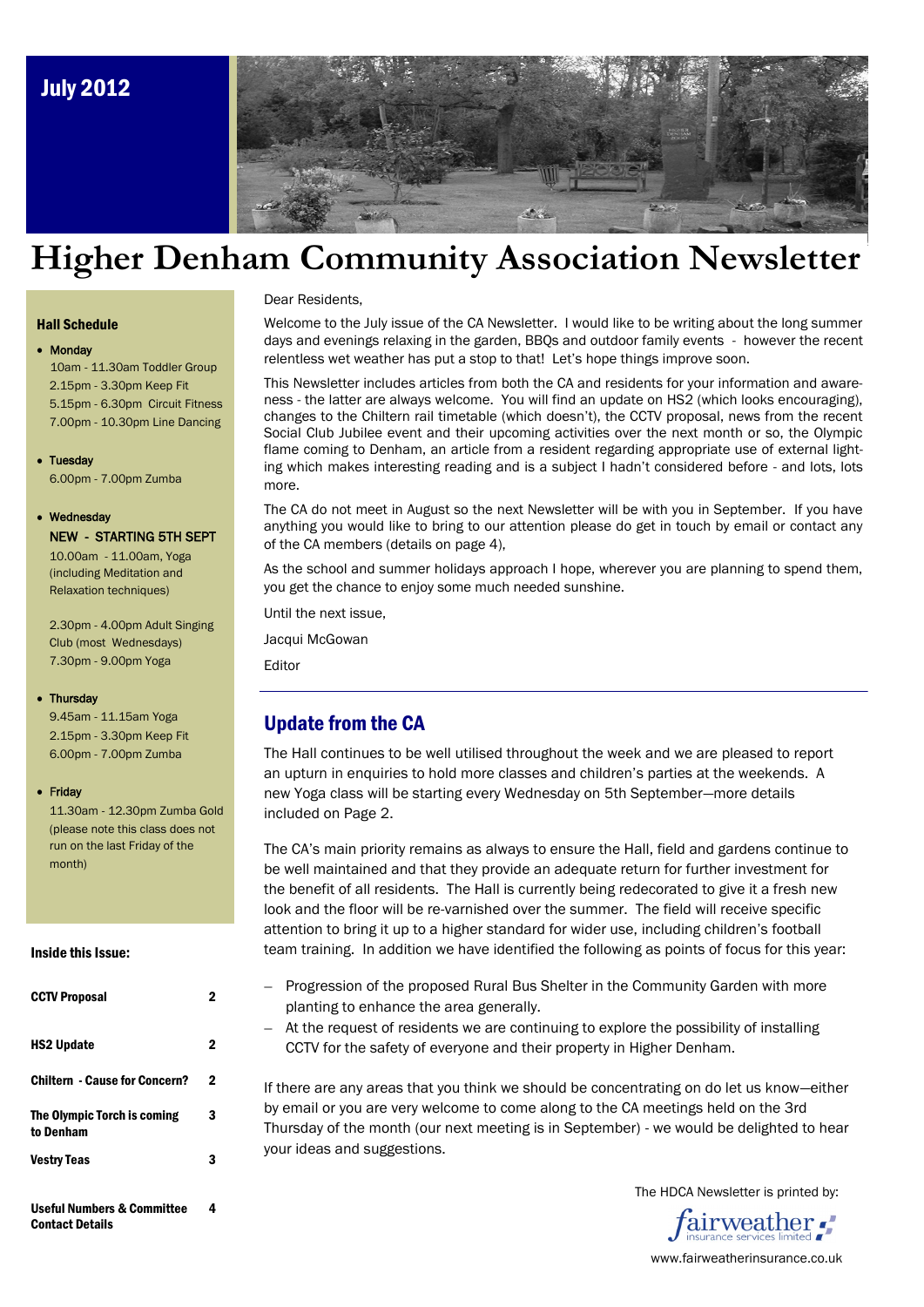#### Thank you all so very much for all your support!

After our flyer and follow-up "chaser" note that went out I am very pleased to say the support has been almost unanimous from the 120 or so houses that have replied – you know who you are, so thank you!



Once the rains stops we hope to be contacting those who haven't replied yet as it is vital we get the maximum support from everyone in the village.

In the mean-time we are still seeking more quotations to make sure that the system we choose is the best we can get, both in terms of the protection it provides, and the total cost over it's life.

We'll continue to keep you updated.

Charlie McClelland - CCTV Lead

### Denham Golf Rail Service - Cause for Concern?

Several residents have been in touch to raise their concerns around proposals for the Chiltern Railways December timetable. Denham Golf Club station could see its service being cut during the off peak due to low passenger numbers. To make up for this, Chiltern is suggesting running a half hourly service during the off peak from nearby Denham station to ensure there are still the same numbers of trains in the village. James Loader, Transport Development Officer at Bucks CC, was quoted in the Bucks Advertiser "we should be suggesting that at least one train every two to three hours stops at Denham Golf instead of Denham. However it may be more appropriate to seek the half hourly service to Denham, as the busier station, with an additional stop at Denham Golf in certain hours. I do not believe that isolating Higher Denham off peak is acceptable."

Denham Parish Council have written to Chiltern to add their voice stating they oppose any reduction to either of the Denham stations as this will lead to commuters looking to use the nearest underground services. This will reduce passenger numbers further which will then have a knock on effect of more service cuts in the future.

The CA are concerned about the reduction in service to Higher Denham and encourage residents to contact Chiltern via their website to express their views on the proposals - www.chilternrailways.co.uk

### airweather. insurance services limited

 Please take the time to read the information and give them Attached to this month's Newsletter you will notice a flyer from our Newsletter sponsor Fairweather Insurance. They are currently running a competition giving you a chance to win £250 towards a home or business insurance policy with them. In addition to the competition they are discounting their quotes for the residents of Higher Denham by 10%. a try.

### HS2 Update

Since our last update there has been news regarding how HS2 may affect Higher Denham

At our local level the Colne Valley Community Forum (where HS2 notify us of developments) have told us good news for Higher Denham who were going to be affected by the proposed Heathrow spur linking HS2 mainline to Heathrow Airport.

One suggested route was to go over-ground crossing Old Rectory Lane and then clipping a corner of Denham Golf Club and on to the aerodrome behind.

#### *We have now been assured by the forum that this will NOT now happen! IF the Heathrow spur is built it will pass underneath Denham through a tunnel.*

However the main campaign Denham against HS2 (see Facebook) is still urging us to keep campaigning against the whole programme. For example removing spoil from any tunnel would mean a new approach road to the M25 and would involve a construction camp with a great deal of noise and pollution. Also the plans remain for it to cross the Colne Valley area. Opposing the mainline is still the principle focus. The next event is planned at Colne Valley Festival on 29 July where HS2 will have a stand next to the information centre so more information will be available.

See you there.

Christine Birtles

### New Class in the Hall

A new Hatha Yoga class will be starting in the Hall on Wednesday 5th September at 10.00am. This weekly class will run for an hour and will include basic yoga, meditation and relaxation techniques. No need to book—just turn up with a yoga mat or towel and a bottle of water.



### Colne Valley Festival - Sunday 29th July

The Colne Valley Festival is taking place on Sunday 29th July, 11am-4pm in Denham Country Park. Visitors will be able to enjoy the fantastic landscape of the Park with loads of green and wild activities for all the family including canal boat trips, face painting, crafts, animals, bird of prey displays, river dipping, cream teas and lots, lots more. Many activities are free. £2.50 to park (follow signs to Park Meadow car park in Denham).

#### **Francis De Lusignan**

Long time resident of Higher Denham, Francis De Lusignan, sadly passed away last month. He was well known throughout Higher Denham and was Secretary of the Social Club for over 30 years. Francis had many interests including motoring, snooker and football and was a lifelong fan of Queens Park Rangers. Our thoughts are with his family at this time.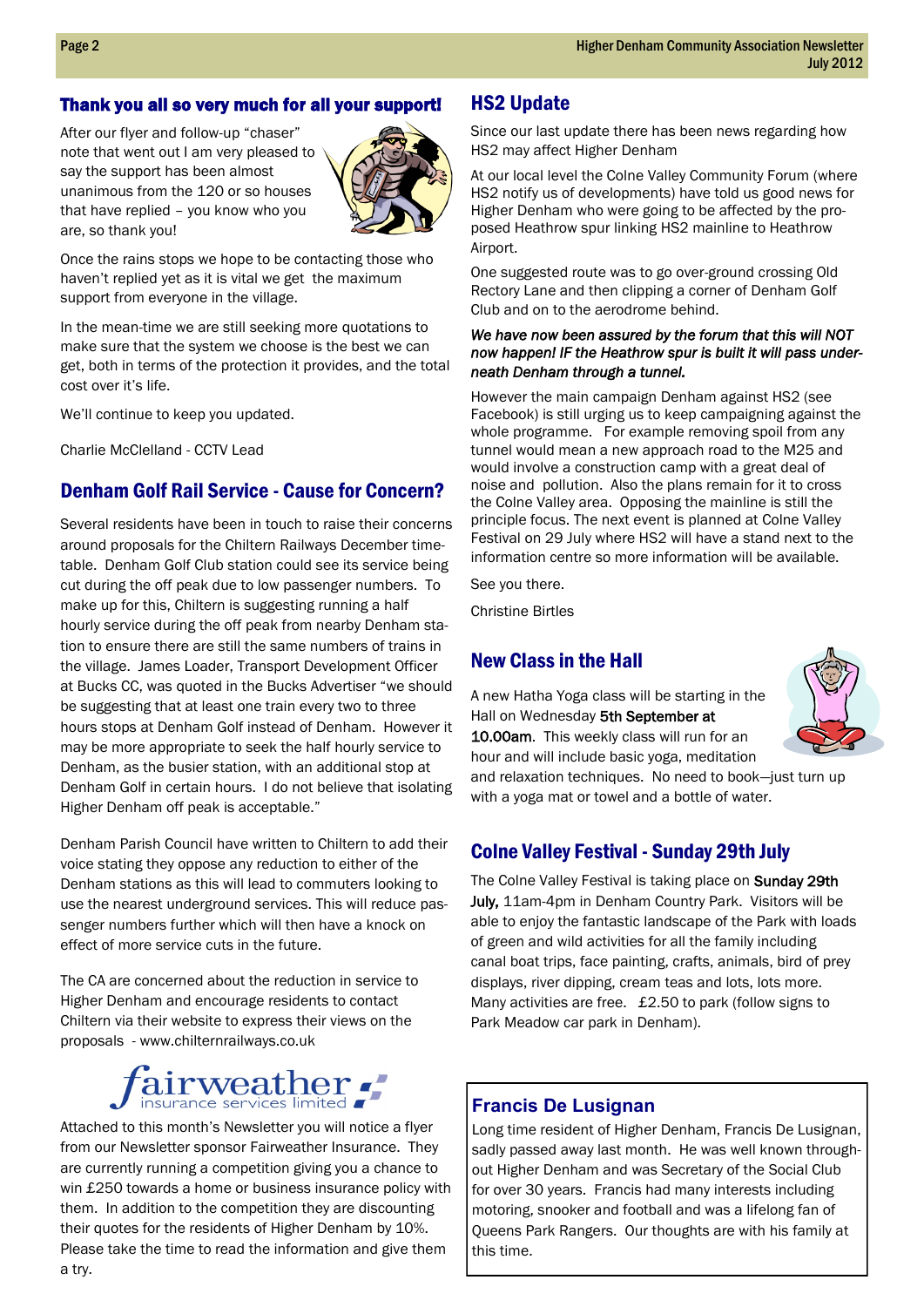### Living under the Security Spotlight



Several residents have been in contact to express their concerns regarding lighting shining into their house or seriously impacting on their use of their own property. It would seem that some people are unaware of, or are not following, the guidelines for the reduction of obtrusive light, available from SBDC and the Institute of Lighting Engineers. The reason the guidelines exist is because Councils get a lot of complaints about lighting, mainly domestic lighting.

The good news: you can have lighting without nuisance. If your lighting is, or is modified to be, in accordance with the guidelines, it is unlikely that you will cause a problem - most are the result of using unsuitable lighting that is not directed or shielded to light only the intended area (within your own property). I'm sure we all agree that we have the right to do (within reason) what we like on our own property – but we need to also respect the rights of our neighbours, who are equally entitled to use their own property as they wish. They may want their gardens to be dark at night (artificial lighting may upset or drive out wildlife, and affect plants and shrubs). Or they may just find darkness relaxing. No one wants other peoples' light coming into their home; in Higher Denham many people leave curtains open, most can do so without light intrusion. The few residents who now can't do what they like even inside their own home, may be annoyed or upset. They have chosen to live here to enjoy a semi- rural lifestyle, and surely we all expect to be allowed our own choice of curtains (not to be forced to fit blackout curtains to keep light out of bedrooms), and to be able to go to bed when we want to. We have also at least 2 cases where lights are coming on and blinding motorists and passersby, because the light is pointing down the street, and at least 1 where the same thing is happening in a garden. This is dangerous and needs rectifying.

It takes courage to complain, many people don't like to do it so you could be unaware you are causing a problem. Wildlife can't complain, please consider birds and bats – one resident has a bat roost that is seriously under threat because of inconsiderate and intrusive lighting. Have you checked the impact of your lighting recently.....?

## Social Club Corner

#### Jubilee Event - Damp Squib?

I don't think so!

Last month the Social Club organised a fabulous line up of live music on the field to celebrate the Queen's Diamond Jubilee and despite the awful weather a fantastic time



was had by all. The musicians moved into the Hall and more than 150 people turned up to be entertained by "Mouth on a Stick", "Left, Right and Centre" and Higher Denham's very own Richard Cottle and his Band. The CA ran a BBQ throughout the afternoon and fed a long stream of hungry revellers to raise funds for the Hall and gardens.

Next on the SC's list of events sees the return of Nicola Richards and her Jazz band "Skylark" on Saturday 21st July. Bar opens at 7pm with music starting at 8.30pm. Free entry.

Saturday 4th August - Fancy Dress 70s and 80s Disco Night. Some will have to go to the fancy dress shop, others just have to look in their wardrobes. Dig out those 70's flares or your 80's hot pants to enjoy a night of disco inferno hits from decades gone by. Prizes for best dressed 70's and 80's outfit.

All welcome at both events. See enclosed flyer for more details.

### The Olympic Torch is coming to Denham

Sports enthusiasts will eagerly be awaiting the 2012 Olympic Games which will take place in London from 27th July to 12 August, followed by the Paralympic Games from 29th August to 9th September. Residents will have the unique opportunity to witness the Olympic torch coming to Denham. The Flame will arrive in Station Parade, Denham Green at 4.06 on 24th

July, it will then make it's way up the North Orbital Road to Broadwater Park then come back to Station Parade where it will be taken by convoy to its next destination in Ealing. Do go along and see this historic event taking place on your doorstep.

### Vestry Teas at St. Mary's Church



As mentioned in the last Newsletter resident Kevin Cosgrove is preparing to climb Mont Blanc on 1st September in support of Cancer Research, along with 3 other Higher Denham residents, Chris Malham, Dave Harris and Damien Harris.

To help raise funds for the climb Vestry Teas will be held in St Mary's Church, Denham Village on Bank Holiday Monday 27th August, 3pm—5pm.

Organiser Elaine Davies would welcome cake donations to sell on the day to boost funds for this worthwhile cause. If you are able to bake or provide a cake please contact Elaine on **833515** who will be happy to collect them from you the day before or they can be delivered to the church vestry on the day. Visitors on the day are most welcome, perhaps after lunch in the village or after a walk in the Colne Valley Park - please do drop in to show your support.